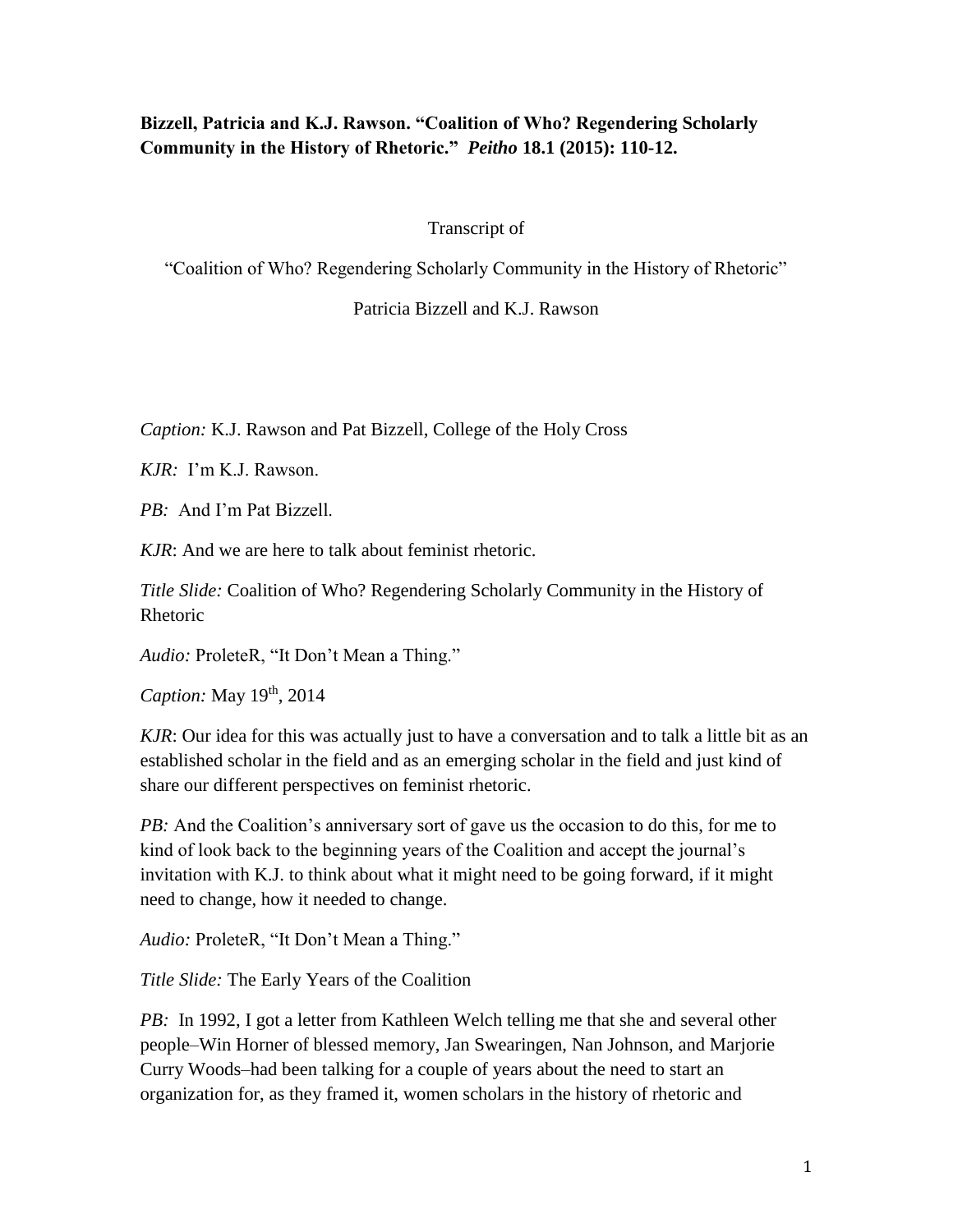composition. So in '92 they decided they would pull this organization together, give it a name. They had the first board meeting at the '92 4Cs in Kathy Welch's hotel room and I was there. I don't remember who all else was there. I have the letter that tells me who else was invited; I can't remember if all those people showed up. But, it was a good crowd. And we had a special session at Cs that year. By the following year, we were able to have our first large meeting. So, '92 was the first board meeting at Cs, '93 was the first actual meeting of the Coalition where people presented papers and the call for that meeting, which I of course still have [laughter], is very interesting to look at the language 'cause in talking about the agenda for the conversation that would happen, and I think although there were going to be at that meeting three scholarly papers presented, most of the meeting was to be dedicated to conversation among the assembled multitudes and in talking about the conversation the word "strategies" comes up several times, which is very interesting. Strategies for enacting careers in rhetoric and composition. Strategies for women graduate students, beginning assistant professors, and others on how to publish, get tenure, and learn the discourse of power. So, when we talked about this before, K.J., I told you that my inchoate recollection of the Coalition's founding is that it was very political in feel and when I look at these old documents I get that feeling even more strongly. There was a sense of people whom the world perceives as women felt embattled in the academy, felt that they were not sufficiently respected, they faced obstacles in their professional advancement that men didn't face and they wanted to kind of get together and support each other.

*KJR*: So I just want to parse out this point a little bit more though.

*PB:* Yeah sure, go ahead.

*KJR*: The distinction between whether the Coalition was for women scholars working on any topic versus being a Coalition for scholars who were working on women rhetors or feminist rhetorics more broadly. Your take on that?

*PB*: Well, that's a good question. I mean, the full title of the organization is Coalition of Women Scholars in the History of Rhetoric and Composition, so it was field specific except the field is interdisciplinary so included historians, philosophers, classicists, etc. I think explicitly the word feminist wasn't used with the sense that there were women who were doing work that we were interested in who might not want to call themselves feminists for one reason or another. For example, you may remember, this doesn't seem to be done much anymore, but once upon a time black feminists preferred to call themselves womanists [photo of Alice Walker]. At least some of them did. They didn't like the term feminist because they felt it was too white oriented. So, I think there was a sense that the Coalition avoided the word feminist in its founding sort of self-presentation because it was felt that that would be exclusionary of some women. But whether they ever really envisioned men being members, I don't think so. So they were thinking about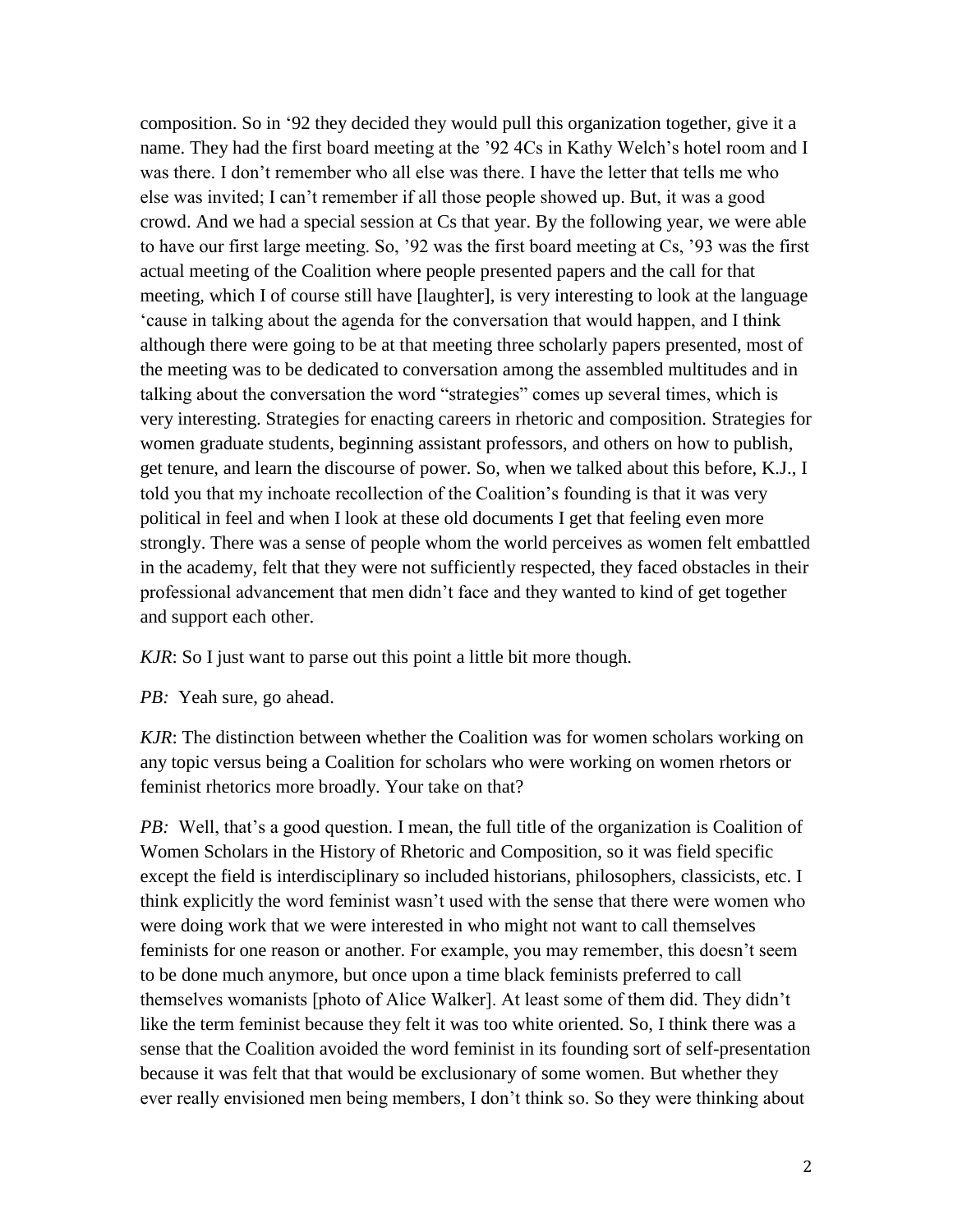inclusion versus exclusion, antagonizing, they were thinking about that, but the sort of big tent for women didn't seem problematic at that time. And did it make a difference? Yeah, there was a lot of work that was done in the decade immediately following the founding of the Coalition that hadn't been done before.

*Cut sequence:* Images of book covers shown with "It Don't Mean a Thing" clip.

*PB:* And, this work was done by women. And it really wasn't done by men. There's no particular reason for that to be the case except interest and care to learn about this. And that was something that sort of made us women feel we needed a professional organization to support each other and reassure each other in the face of an academic establishment that was largely male, to kind of convince ourselves and help each other convince them that this work was valuable, it was publishable, it was tenurable, it was promotable. [First page of Patricia Bizzell's article, "Feminist Methods of Research in the History of Rhetoric: What Difference Do they Make?"] The difference that this work made, in the long run, I would say, is that it put gender and sexuality on the agenda for rhetoric studies. All dimensions of gender and sexuality, which had never been anything that was addressed in traditional rhetoric except in very conventional ways.

*KJR*: It's so interesting to hear this history because when I really started to enter the field as a graduate student in 2005, I met it and I met feminist rhetoric as a fully formed subdiscipline, right?

*PB:* Right.

*KJR*: And it felt to me as legitimate and as mature as any other part of the field to me. So, it's just interesting to hear this backstory, which doesn't predate it by that much.

*PB:* No it doesn't.

*KJR*: Right, that this kind of advocacy was so critical and as you point out, still is. But, that my perception has been, has almost always been, that, of course…it's there.

*PB:* It's there.

*KJR*: Why wouldn't it be there?

*PB*: Why wouldn't it be there? Exactly.

*Title Slide*: Transgender Studies and Rhetoric

*PB*: So I've been talking a lot this afternoon about what feminist rhetoric brought to the study of rhetoric in the early days. And I'm hoping you can help me understand what transgender studies will bring to the study of rhetoric. New materials, new theoretical approaches…what do you envision? What's out there? What's coming?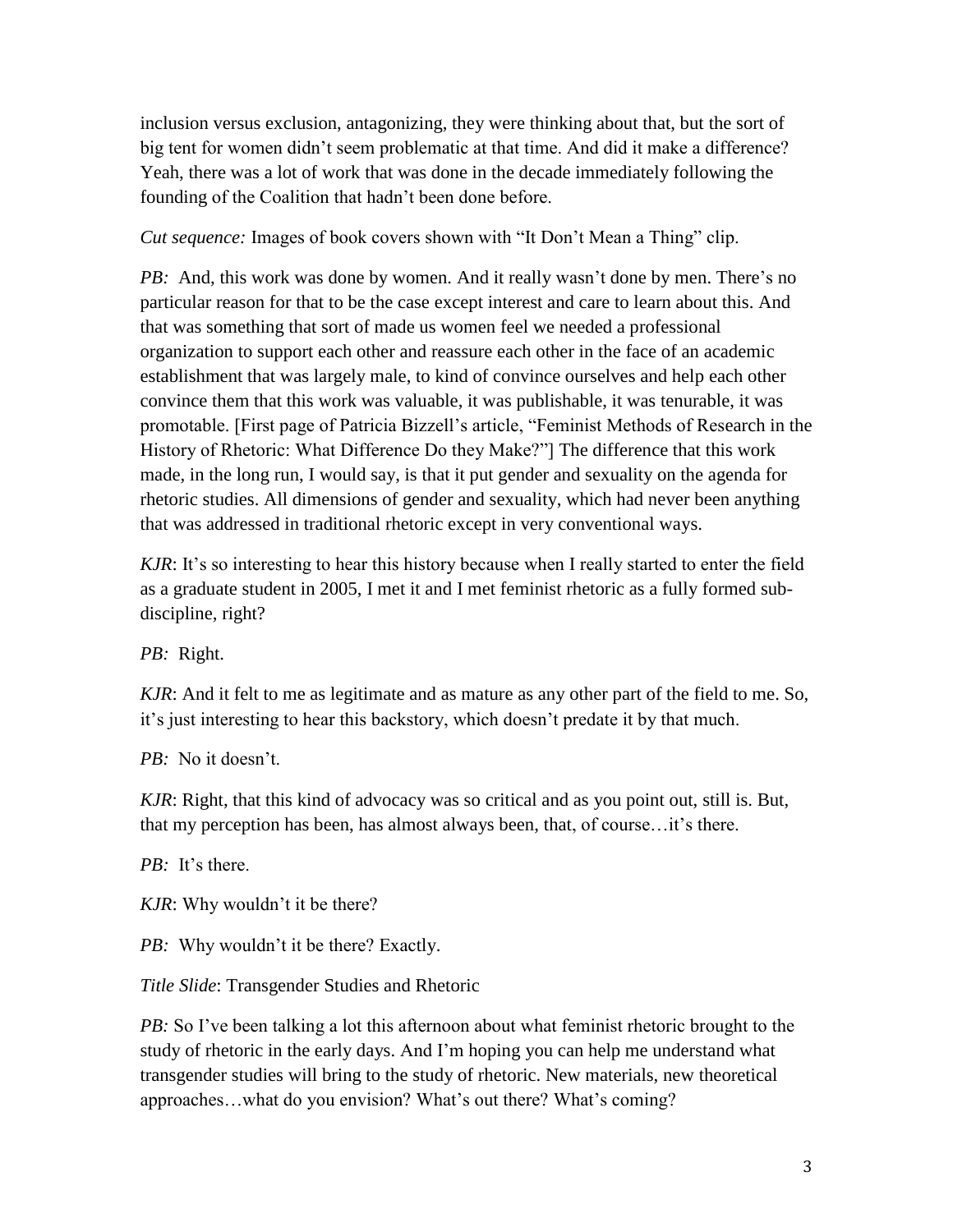*KJR*: Well I think that there are a few ways to think about what trans studies has to offer. And in some ways I imagine it following in similar footsteps to what feminist rhetoric has put out there as a model of success. And the first of those steps may be to start identifying where transgender rhetoric is being produced, what it looks like, who's producing it…

## *PB:* Finding it.

*KJR*: …how is it working. Yeah, exactly, finding it. Identifying it. Doing that recovery work of pulling it out and saying, "here it is. Let's look at this! This is interesting and important." And then I also think, and this is where my scholarship has more often focused is that there is a interesting theoretical lens that transgender studies offers and can help us to start to think about what transgender rhetoric might look like. And part of that is to think about gender in more complex and nuanced ways, the ways that gender kind of moves and changes the way that we communicate with each other, the way that our bodies are not just constructed but make meaning…in society and interpersonally.

*PB*: Right. Also, the sort of primordial insight of feminist work in every discipline was that the biologically female and the socially performed role were separated. Were not inherently genetically related to each other. And if that's true, then what? You know? Then, a woman can be…let them be sea captains if they will. Right? Someone who's biologically female can…so that's separating that from what society says, "oh you're that then you must be that." But transgender work obviously complicates that because in that sort of primordial insight there's an assumption that the biologically female is some kind of stable category.

*KJR*: Right. Yeah, and I think that it's important to know that it's not just in play because of technological advances in surgery. Right? It's not just that we can construct our bodies in different ways now, which is certainly true and that's part of the equation. But also that we're starting to see, and I'm thinking of Anne Fausto-Sterling's work, that there is a multiplicity of sex. We cannot even identify two sexes and if we try to do that we're ignoring the nuance and the complexity that exists. And so I think that that's helping us to see that even what we've identified as two sexes has never been just two sexes.

## *PB:* Right.

*KJR*: So even the transsexual experience of transitioning from a sex to another sex is a constructed experience, right? And that is societally dictated in the same way that masculinity and femininity has been separated.

*PB:* The idea that there has to be a transition.

*KJR*: Exactly.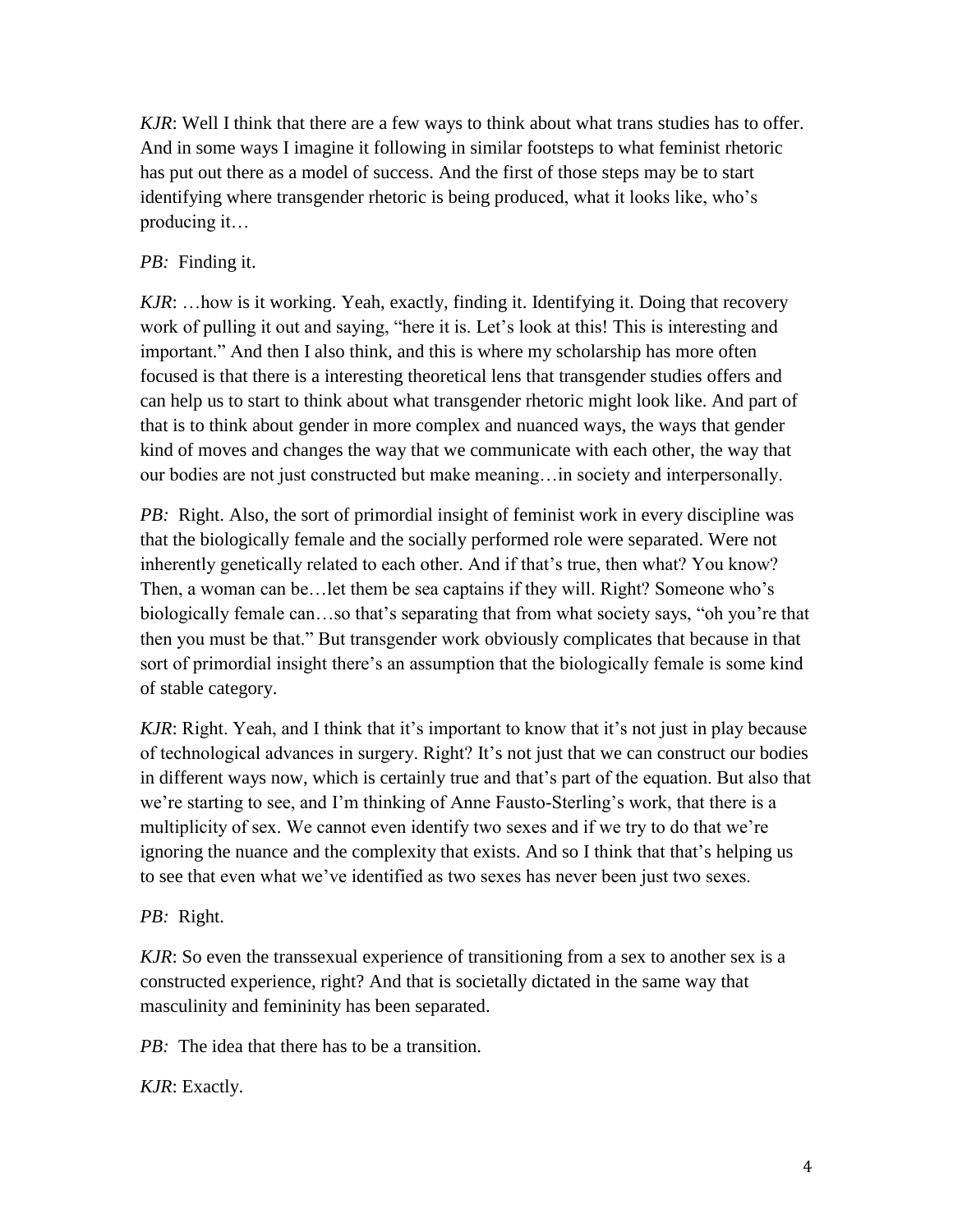*PB:* Going from point A to point B.

*KJR*: Right. And that there is a point, you know, there is only a point A and only a point B. And I think that is probably the most significant way that transgender studies interrupts feminist theory and feminist frameworks in a way that really changes the conversation and redirects the conversation. And I think that's something that hasn't really been taken up in the field of rhetoric yet and I think it is incredibly important because I think it will push feminist rhetoric to think even more about, so what does gender mean if we now have destabilized not just masculinity and femininity, but man and woman, male and female?

*PB*: Right. Because transgender work just seems so rich it brings really dynamic new ideas to work on gender and sexuality in rhetoric, I think. Yeah, and I think that's something that people don't know much about. Certainly I would put myself in that category of ignorant people.

*KJR:* You know more everyday. [laughing]

*PB*: [laughing] I know more everyday.

*PB*: I mean I'll never forget reading your essay at the end of the collection [shows *Rhetorica in Motion*], which sort of undoes all of the other essays in the book. [laughter] Like everybody else is sort of blithely talking about women without putting it in quotation marks or anything and we get to K.J.'s essay and he goes, "whoa, what are you talking about this category of woman? What does that even mean?" [laughter]

*KJR*: Yeah…

*PB:* BAM! That was kind of a bombshell.

*KJR*: It's a difficult move to make, right?

*PB:* You bet.

*KJR*: …because it undercuts a lot of important work. And that's certainly not the intention, right? But it's…

*PB:* I don't think it undercuts it. I think it can be perceived as undercutting it. I don't think it undercuts it because we should understand that intellectual history unfolds over time. I mean that's like faulting some 19<sup>th</sup> century guy for not using gender-inclusive language [image of Ralph Waldo Emerson]. He might still have something useful to say even though he didn't do that. Things change.

*KJR*: Yeah, and to me the point is not to say, "oh, we're having this untroubled one-toone relationship between women producing rhetoric and men producing rhetoric in this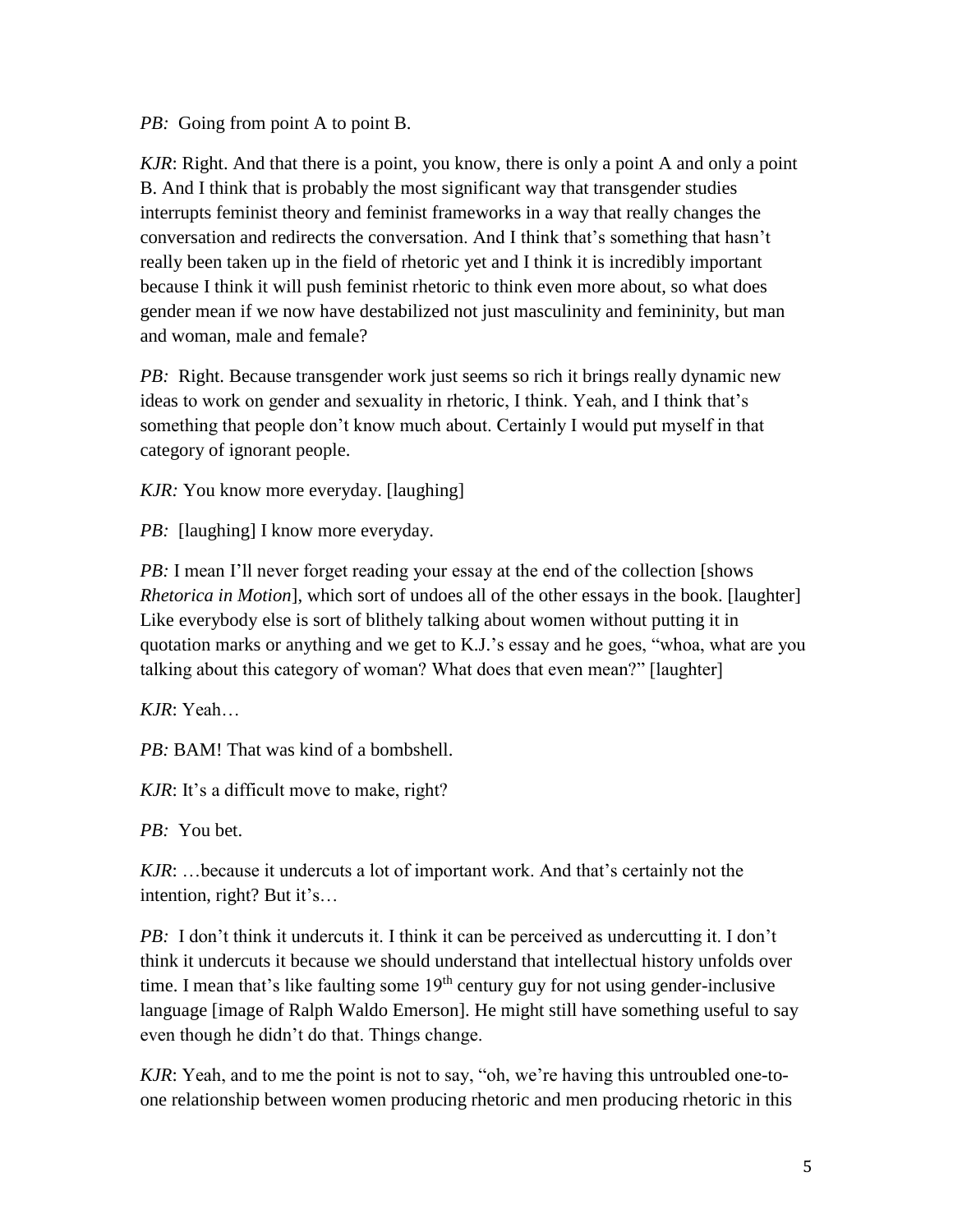way." But instead, okay now, knowing what we know now, knowing what transgender studies is bringing to the table in terms of shifting our framework, how does that change the way that we move forward?

*PB*: Right. That's the question to be asked, I think.

*KJR*: How does that trouble the category of woman altogether? And if that category is successfully troubled, how can a coalition of women scholars, for example…what happens, then, to a coalition of women scholars? Can that become stabilized when we've destabilized woman?

## *Title slide:* Coalition of…Women Scholars?

*PB:* Yeah, well, I think the obvious answer to that is no, unless the organization defines itself, you know, reaffirms its original political agenda for people who are experiencing certain kinds of oppression for very specific reasons and woman then becomes defined as those people who are experiencing that kind of oppression.

## *KJR*: Right.

*PB*: Partly what's at issue here is the extent to which the organization wants to define itself as for women or for feminists. And going back and looking at this prior history made me feel that, and I could give other examples…I mean, there's Louise Phelps' collection *Women's Experience in Rhetoric in Composition* [shows book cover] was deliberately not called feminist experience. The organization has to decide which way it wants to go at this point, maybe. And if we think of feminist work…if we think of feminist work in the sense that Royster and Kirsch [shows book cover] are now talking about it, which is very broadly conceived, then that certainly opens the door to anyone, to any body who wants to be included. But, as I said, if there's a place for, as you put it, a protected space for women, that's something different. So that's the kind of identity crisis, maybe, that the organization has right now. So I'm going to pose this and just kind of leave it there and let you take things in another direction. But on the one hand, who could be against more inclusion, right? I mean, how can you stand against inclusion? And it seems theoretically more defensible, it's more interesting, it's revitalizing the organization, but at the same time, I personally feel, you know, a certain nostalgia for women's spaces. For wanting there to be some, still some protected women's spaces in the academy and in my own life, too, for that matter.

*KJR*: Well, and as a feminist I recognize the need for those spaces and I want to be 100% certain that I'm not infringing on those spaces in any way, right?

*PB:* Right.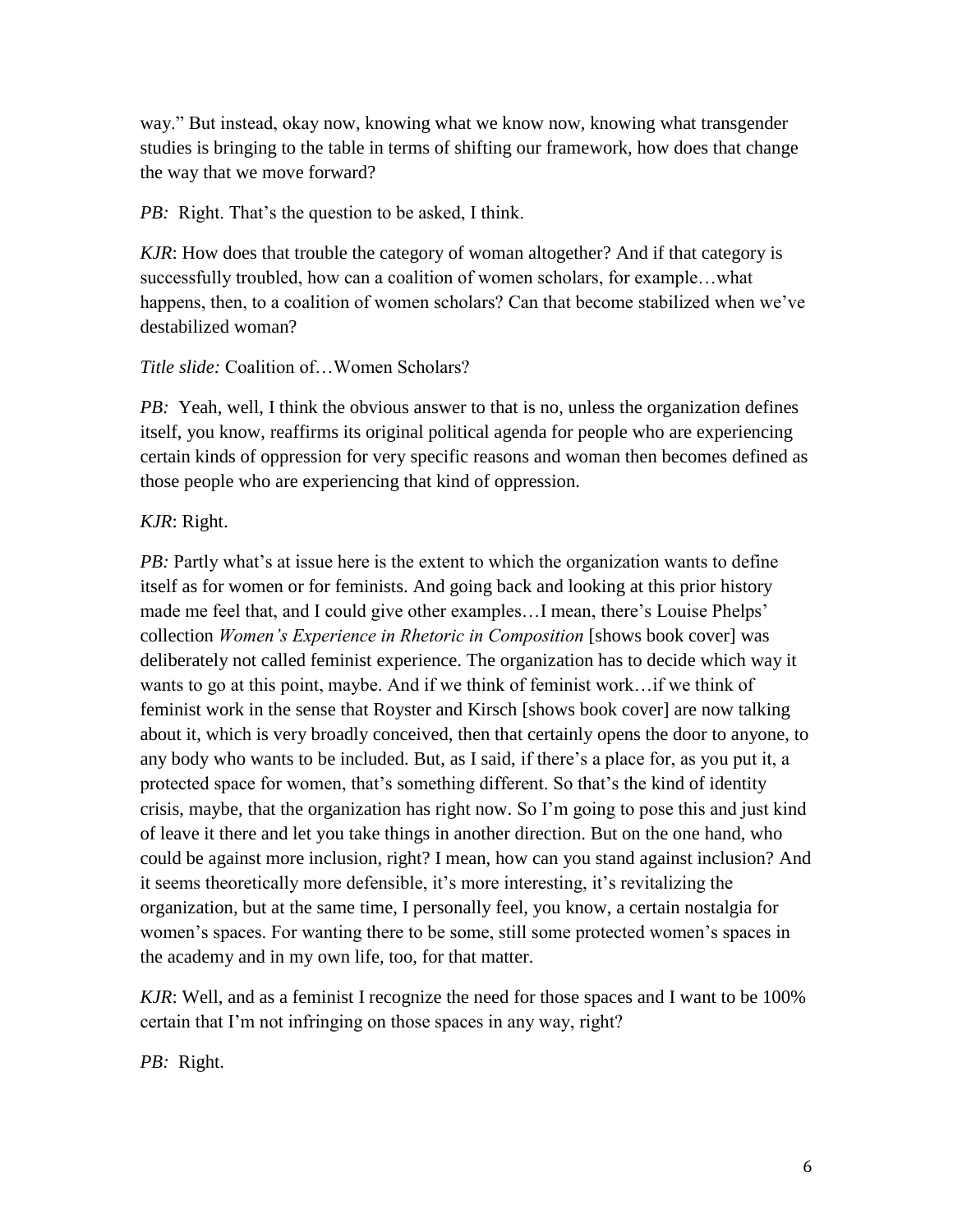*KJR*: That's always been really important to me. But as I am sure many people can understand, women's-only spaces have a very odd relationship with transgender folks.

*PB:* Of course.

*KJR*: And you can see this happening at places like the Michigan Womyn's Music Festival [shows Camp Trans 2011 image] or women's colleges, right? How do you define woman?

*PB:* Right.

*KJR*: Where does that definition land? And as soon as an organization has to do that, it really requires a politic, right. An articulated politic of this is how we define woman. And once you do that, it's difficult to get into that, to get to the spirit of inclusiveness that it sounds like the coalition has always been seeking.

*PB:* I think so. I really do think so and I think that's why they want to [coughs], excuse me, use this anniversary as an occasion for sort of rethinking the definition. And you're making me think of another implication of coalition, which is a joining of somewhat disparate forces. That it implies a multiplicity, which is probably good for kinds of issues we've been raising. If it is a coalition, then the tent's flaps are already sort of open, even if there hasn't been a welcome mat put out, yet. [laughs]

*KJR*: Well, and sounds like, from your digging back through your historical trove that that has been the case from day one.

*PB:* Yeah.

*KJR*: That there's always been an attempt to establish the tent, but to kind of keep it open and to keep a look out as to where's the most important coalitional partners going to be here.

*PB:* Yeah. Yeah, exactly.

*KJR*: Not just the most obvious.

*PB:* But, again, coalition is a political term. Even association would be more academic.

*KJR*: Right.

*PB*: Right? So, just to riff on that a little bit. It goes back to what I was saying before. It's a little more in your face to be a coalition it seems to me somehow.

*KJR*: Yeah, because there's the power in numbers that's implied in that.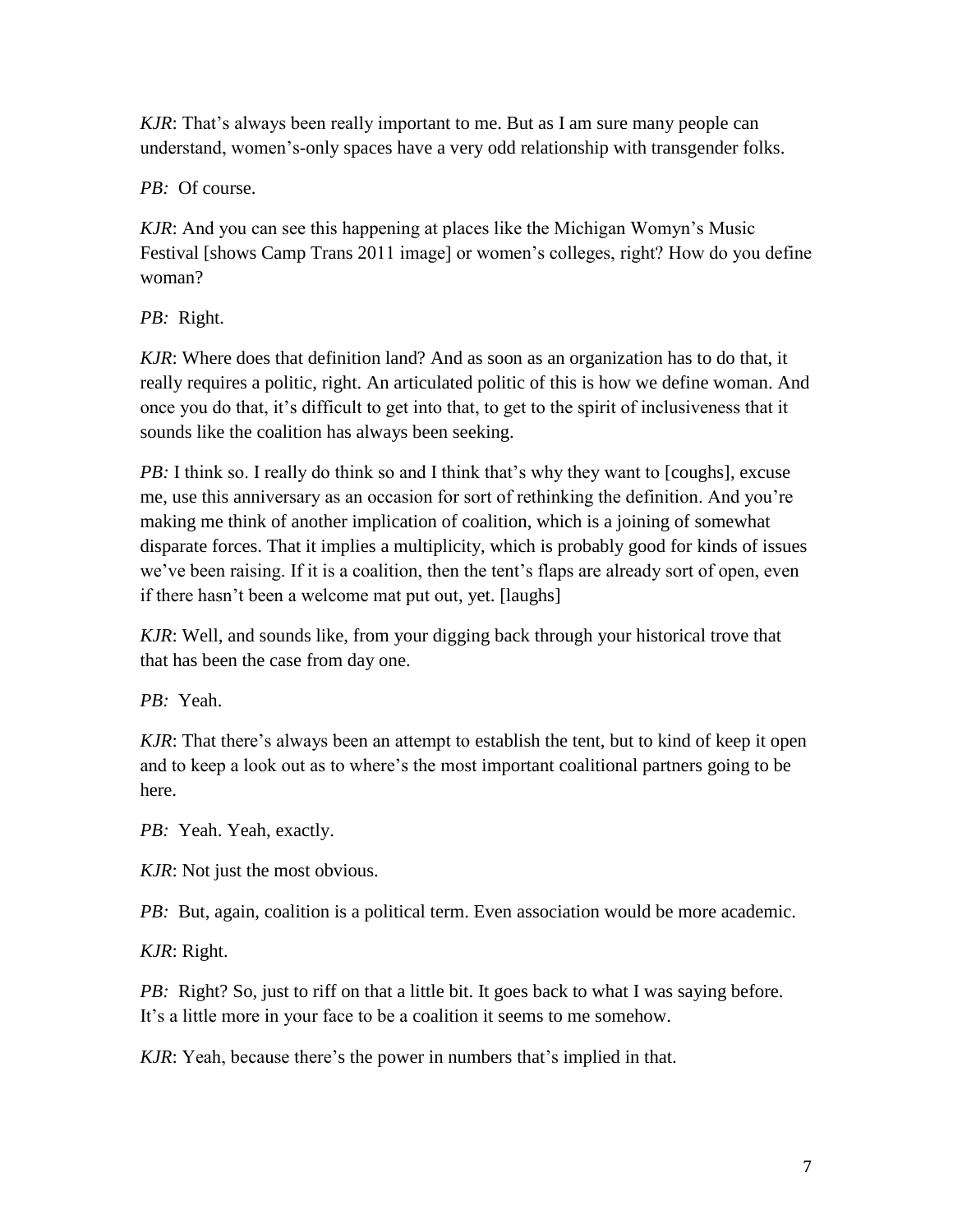*PB:* Yeah. So, on the one hand, to the extent that being in the world as a woman still puts you in a position of being opposed in certain ways, and needing to legitimate what you're doing more so than people doing other kinds of study, there's a reason for the organization to be a women's organization. But, to the extent that its broader impact and, you know, ultimately more important impact, which is to just put gender and sexuality on the agenda for rhetoric studies generally, if that's what the organization is doing, then not only should it no longer be a women's organization, it would be better if it were not. It would be better if it were clear that however you live in the world, however you see yourself or society sees you in terms of gender, if you were interested in doing this work you belong in this organization. Because there's probably still a battle to be fought, ongoing, to convince the larger academy that the work is worthy and legitimate. In any case, you'd be with people who are interested in what you're doing, so that never hurts, right?

*KJR*: Right, intellectual community.

*PB:* Birds of a feather.

#### *Title slide:* Envoi

*PB:* Well, you know, it's an unusual organization, isn't it, because it's an organization of women and there are very few professional organizations like that. And if the political motive for having it is reduced, it's not gone in my opinion and I think you would agree with me about that, but if the political motive for having a safe space in which to strategize and support women is reduced, then the organization can consider what's the trade-off involved. We have two goods here, really, I think. The good of being a space for women and the good of being more inclusive and enriching our scholarship with a bigger tent. It might be time for the organization to take the risk. Or, maybe, diversify its own activities so that, say at a Coalition meeting, since they've now become much larger and there are more different kinds of things going on, there could still be places for senior and junior women to get together, if that's what you want to talk about, go to that table, you know? [laughter] That table will be the space for…you know what I'm saying?

## *KJR*: Yeah.

*PB*: It's like workshops where there are different topics at different tables. I mean that might be a way for the coalition to continue to perform some of these strategic functions that it's always had while not closing itself off from cutting edge scholarship, which would be a crazy thing to do. Any scholarly organization that does that will die.

*KJR*: Well, and I think it might unnecessarily cut off some good intellectual crosspollination.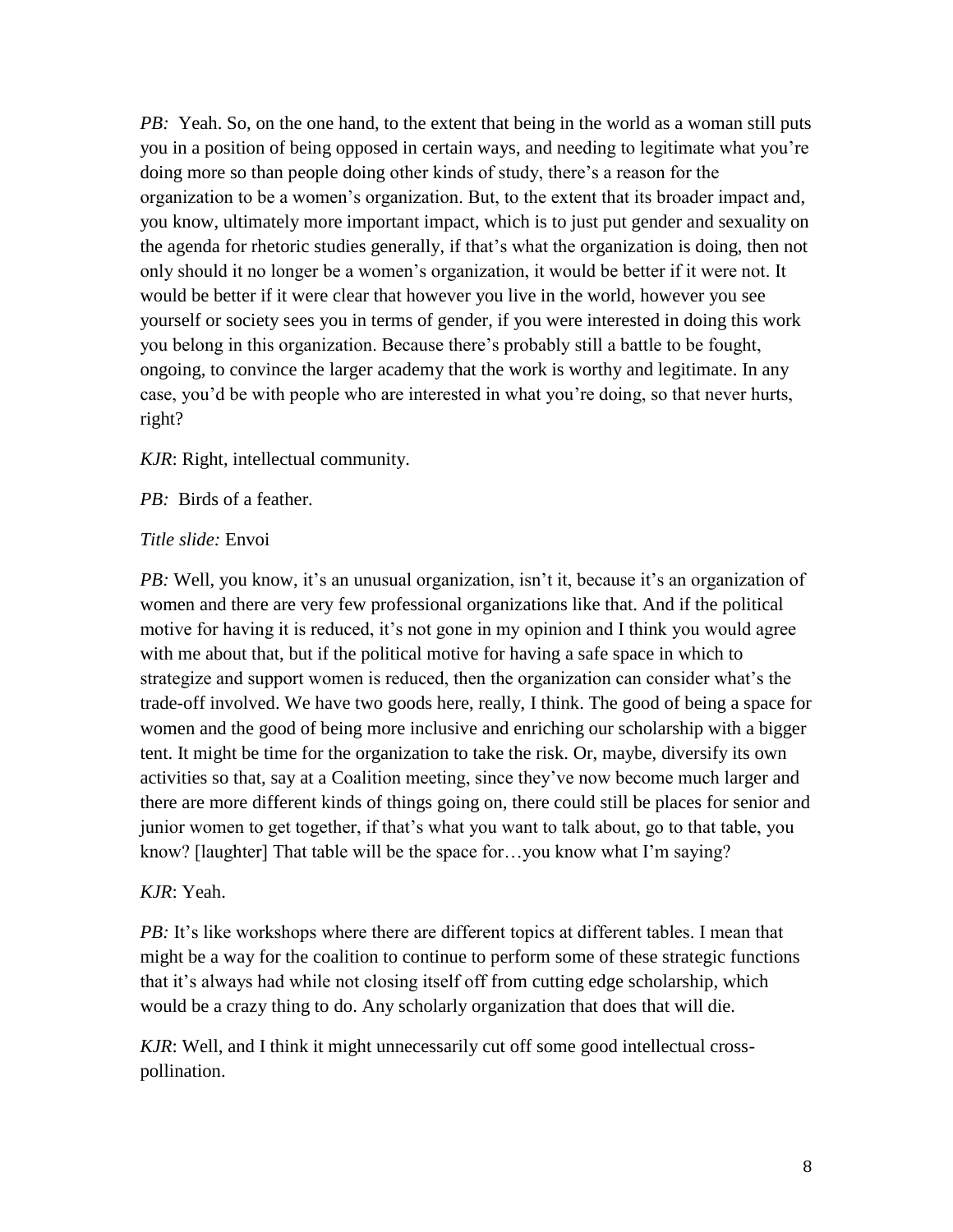*PB:* Absolutely.

*KJR*: But I think, again, like I'm kind of wary about pushing…I would be wary personally in pushing the Coalition in that direction. One, because I haven't been actively involved, of course.

*PB*: And that's kind of a catch-22 situation, isn't it? [laughter]

*KJR*: But also out of respect, right?

*PB:* Oh, sure, I get that.

*KJR*: Because, like, if there is a reason for that continuing space…I mean, certainly it could be affirmed as a transgender-inclusive space, right? [shows trans-inclusive sign] So trans folks who identify as women, if they want to be welcomed into that space I think that would be fantastic.

*PB*: If that hasn't already been done it certainly should be done.

*KJR*: Yeah, and I mean, again, it may not be articulated overtly, but that's the kind of thing…and this is actually, I think, a good lesson from transgender studies more broadly, but also transgender communities in particular, right, is that the overt and explicit invitation for inclusion is important when you're in a hostile culture more broadly.

*PB:* Yeah, that's a really good point. That's a good point. Listen up, *Peitho* editors*.* [laughter]

*KJR*: Directly opening up the door and saying, we do welcome the participation and collaboration of, you know, these groups. I think that speaks loudly to potential membership.

*PB:* Well, and if this piece has value it should be shown in what we've taught each other about these issues. I don't think we're resolving anything. We're certainly not making a recommendation to the Coalition about its future but we've tried to enact the value of the conversations. And I hope we've done that successfully. I certainly feel like I had the ideal partner to do that.

*KJR*: Yeah, as did I. I think it's really a model of multi-generational scholarship really coming to bear on each other and right, and to try to keep pushing things forward, but also recognizing that it's not just the new scholarship trying to revise the old, but really that it's always kind of dynamic in its interaction. And that's what excites me about it.

*PB:* Yeah, that's what's really good about it. So it isn't always about, it isn't always the anxiety of influence or killing the father or killing the older generation. It can be collaborative.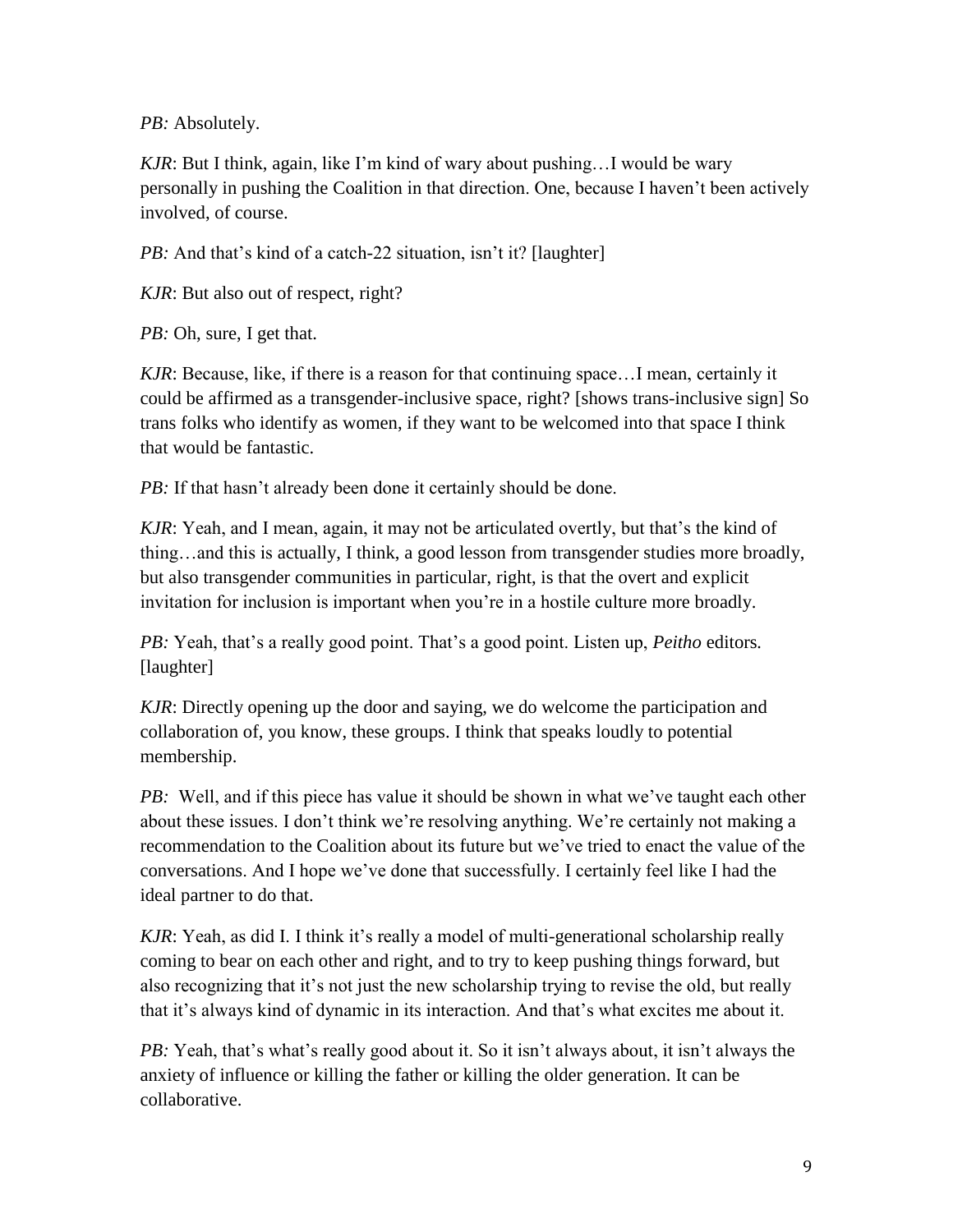*KJR*: Generative.

PB: Yeah, absolutely.

*KJR*: Great, well thank you.

*PB:* Thank you.

*Credits*